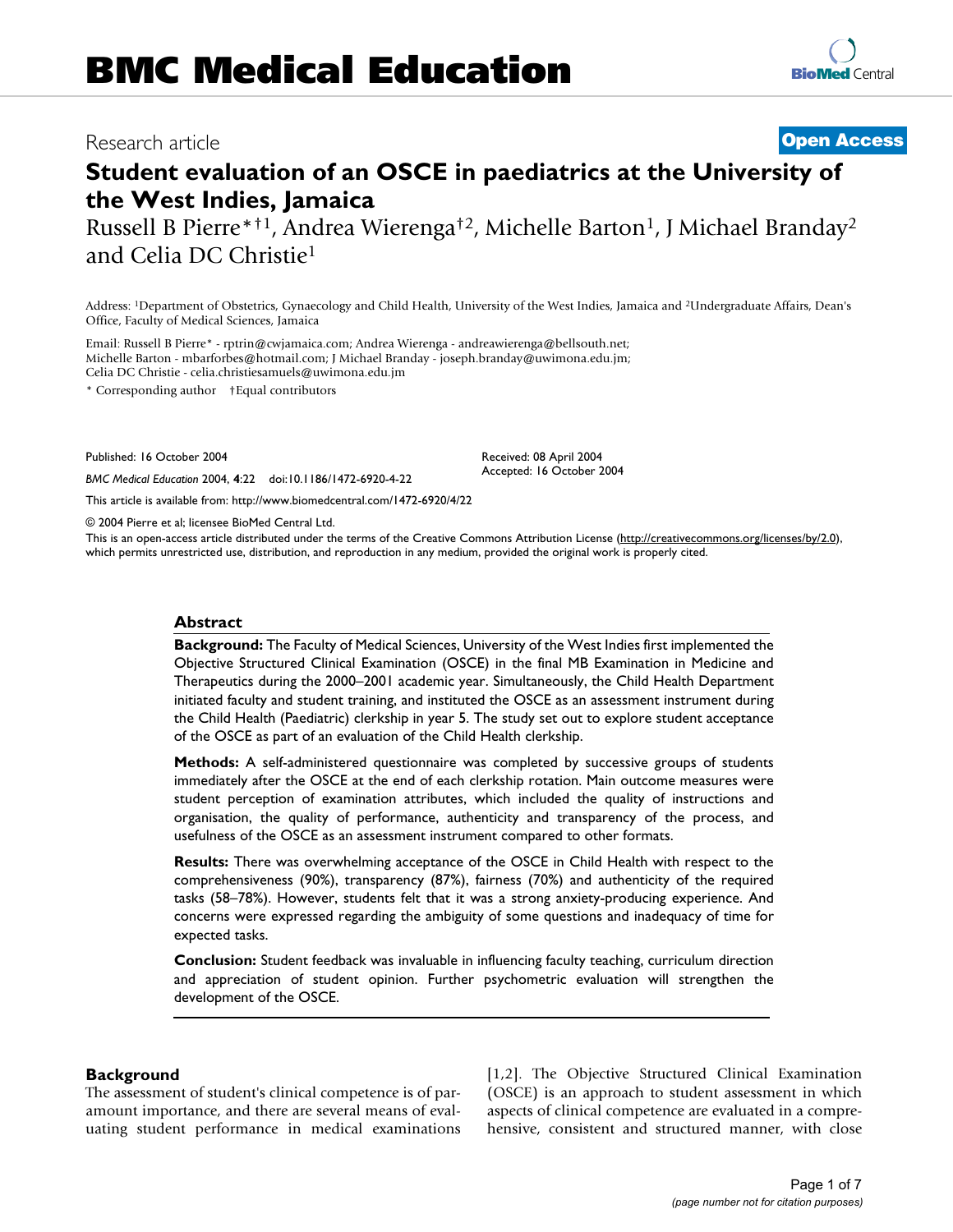attention to the objectivity of the process [3]. The OSCE was introduced by Harden in 1975 [4], and first described as an assessment format in Paediatrics (Child Health) by Waterson and colleagues [5]. Since its inception, the OSCE has been increasingly used to provide formative and summative assessment in various medical disciplines worldwide [6], including non-clinical disciplines [7].

The University of the West Indies was established in 1948 as a medical college of the University of London, which granted external degrees to those who successfully completed the course [8]. The Faculty of Medical Sciences located on four campuses, on the islands of Jamaica, Bahamas, Barbados and Trinidad and Tobago, conducts bi-annual final examinations at the end of year 5. The 'traditional' format of examination that included long case, short cases and oral examination, was preserved until recent changes in the curriculum. In response to recommendations to improve the validity and fairness of the examination through adoption of proven methods and approaches in assessment and evaluation in medical education, the Faculty of Medical Sciences (FMS), University of the West Indies (UWI) initiated the OSCE as a formal method of assessment for the final examination in Medicine and Therapeutics, Child Health, Community Health and Psychiatry, in November 2000. Students and faculty were exposed for the first time to a relatively new assessment instrument in which aspects of competence (communication, history-taking and technical skills) were assessed in a structured, formal manner.

The Section of Child Health, Mona, Jamaica, implemented the OSCE examination as an end-of clerkship assessment for students in their 5th year, during the 1999– 2000 academic year. It was felt timely in order to (a) direct and motivate student learning in areas not previously assessed in the 'traditional' curriculum, (b) verify students' competence in fundamental paediatric clinical skills, and (c) provide a forum for feedback to students on their strengths and weaknesses in clinical skills. It was thought that it would enhance faculty and student acceptance of this new assessment tool and promote faculty training for the newly introduced final OSCE examination.

In the absence of any previous information from this institution, the study was designed to evaluate student overall perception of the end-of-clerkship OSCE, determine student acceptability of the process and provide feedback to enhance further development of the assessment.

## **Methods**

The OSCE comprised a circuit of thirteen stations, which involved completion of a number of tasks such as exami-

| <b>Station</b> | <b>Skill</b>                                         |
|----------------|------------------------------------------------------|
| 1              | History-taking (E, SP)                               |
| 2              | Laboratory Data                                      |
| 3              | Radiograph interpretation                            |
| 4              | Rest                                                 |
| 5              | Clinical (E, P)                                      |
| 6              | Clinical (E, P)                                      |
| $\overline{7}$ | Rest                                                 |
| 8              | Clinical (E, P)                                      |
| 9              | Clinical (E, P)                                      |
| 10             | Rest                                                 |
| 11             | Procedure (E, SP)                                    |
| 12             | Communication (E, SP)                                |
| 13             | Patient Data                                         |
| 14             | Picture or slide                                     |
| 15             | Laboratory Data                                      |
| 16             | Laboratory Data                                      |
| 17             | Rest                                                 |
|                | E – examiner; SP – standardized patient; P – patient |

#### **Figure 1** Plan of OSCE circuit

nation of a system, eliciting a focussed history, counselling or communicating a problem, performing a procedure and problem-solving oriented around patient and laboratory data, and photographic material (Figure 1). The areas assessed included cardiovascular, respiratory, abdomen, neurological, developmental, dysmorphism and nutrition. This assessment format allowed the controlled exposure of students to a wide variety of paediatric clinical skills within a relatively short time period. Each station was 7 minutes duration with the exception of the 14-minute history-taking station. One minute was given between stations to facilitate change and the reading of instructions. With the inclusion of strategically placed rest stations, to reduce student and patient fatigue, all students completed the circuit over a 2-hour period.

A standardised technique of marking was used and student performance was assessed by criterion reference for each station. Criterion-based scoring was used, with each checklist item scored as 0 (omitted, incorrect or inadequate), or 1–2 (correct or adequate).

Face and content validity of each checklist was established by review and consensus by a core group of senior paediatricians. Stations were first selected to represent the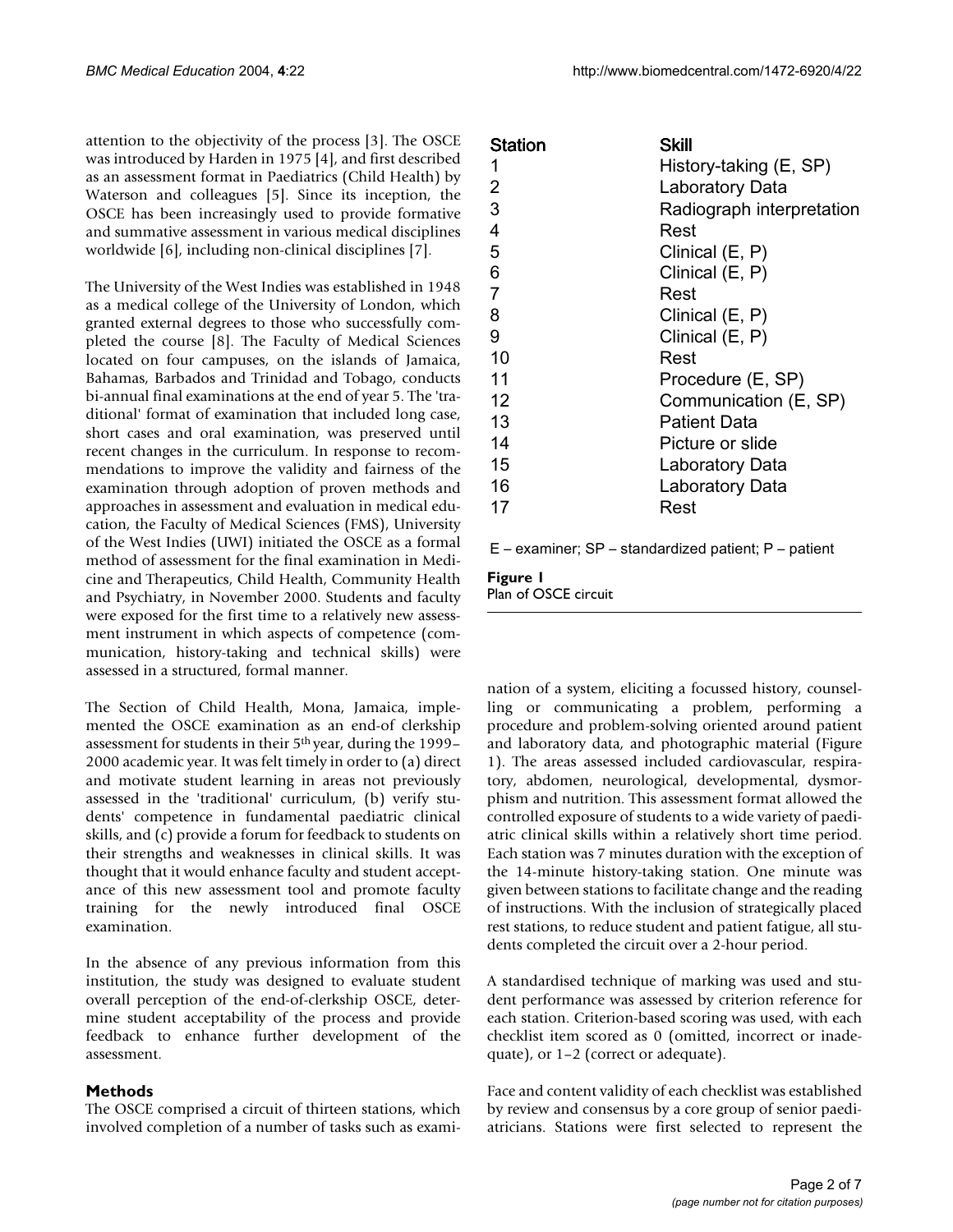curricular goals and objectives and to reflect authentic clinical situations. Checklists were designed to include the features thought to be most important by the development committee. Through discussions, consensus was achieved on the checklist items and structure.

The study was conducted during the period July 2001 to December 2002. Five groups of students participated in the process, during their respective clerkship rotations. Student groups had at least two briefing sessions before the OSCE, and included an orientation about the examination process (both end-of-clerkship and final MB) and a review of commonly assessed competences. They were also apprised of the valuable contribution they could make towards improving the assessment and encouraged to participate in the evaluation.

A cross-sectional survey using a 32-item self-administered questionnaire was completed at the end of each OSCE [9]. Students were asked to evaluate the content, structure, and organization of the OSCE, rate the quality of performance and objectivity of the OSCE process, and to give their opinion about the usefulness of the OSCE as an assessment instrument compared to other forms which they had experienced (essays, multiple choice questions, long and short cases, general clerkship rating).

Participation was on a voluntary basis and students were assured that those who declined involvement in the survey would not be penalised. The Curricular Affairs Section handled the administration and analysis of the questionnaires. Ethical approval was received from the University Hospital of the West Indies/University of the West Indies Faculty of Medical Sciences Ethics Committee. Following completion of the questionnaire, an OSCE review session was conducted with the students for feedback and teaching purposes, at the end of the clerkship. Students were

#### <span id="page-2-0"></span>**Table 1: OSCE evaluation**

given the opportunity to review their individual performances at the respective stations. Examiner evaluations were also used in the feedback process.

Data were collated and descriptive and non-parametric tests applied using Stata version7 [10]. Basic statistical analysis of the Likert items was conducted by calculating frequencies, means and standard deviations. Qualitative analysis was done through a form of content analysis by identifying themes in student responses and grouping responses according to thematic content. Two of the authors individually conducted this content analysis and identified themes and final grouping of responses were developed by consensus.

# **Results**

# *OSCE evaluation*

Eighty-one students responded to the questionnaire, representing 92 % (81/88) of those who completed the Clerkship.

The majority of students agreed that the OSCE was comprehensive and covered a wide range of knowledge (95%) and clinical competencies (86%) in Child Health. Three quarters (78%) also agreed that the assessment process helped to identify weaknesses and gaps in their competencies (Table [1\)](#page-2-0).

Most (73–82%) felt that the exam was well administered, and that the stations were arranged in an organised and well-sequenced order.

Students believed that the assessment was fair (68%). Fifty-three percent were aware of the level of information required at each station, yet 28% felt that the examination process minimized their chances of failing.

| Question                                     | Agree % | Neutral % | Disagree % | No comment % |
|----------------------------------------------|---------|-----------|------------|--------------|
| Exam was fair                                | 68      | ۱9        | 12         |              |
| Wide knowledge area covered                  | 95      |           |            |              |
| Needed more time at stations                 | 70      | 22.5      | 7.5        |              |
| Exams well administered                      | 73      | 16        | н          |              |
| Exams very stressful                         | 67      | 20        | 13         |              |
| Exams well structured & sequenced            | 81.5    | 17        | 2.5        |              |
| Exam minimized chance of failing             | 28      | 40.5      | 30         | 1.5          |
| OSCE less stressful than other exams         | 15      | 40        | 35         | 10           |
| Allowed student to compensate in some areas  | 67      | 21        | 12         |              |
| Highlighted areas of weakness                | 78      | 13        | 9          |              |
| Exam intimidating                            | 48      | 32        | 20         |              |
| Student aware of level of information needed | 53      | 26        | 21         |              |
| Wide range of clinical skills covered        | 86      | ь         | 8          |              |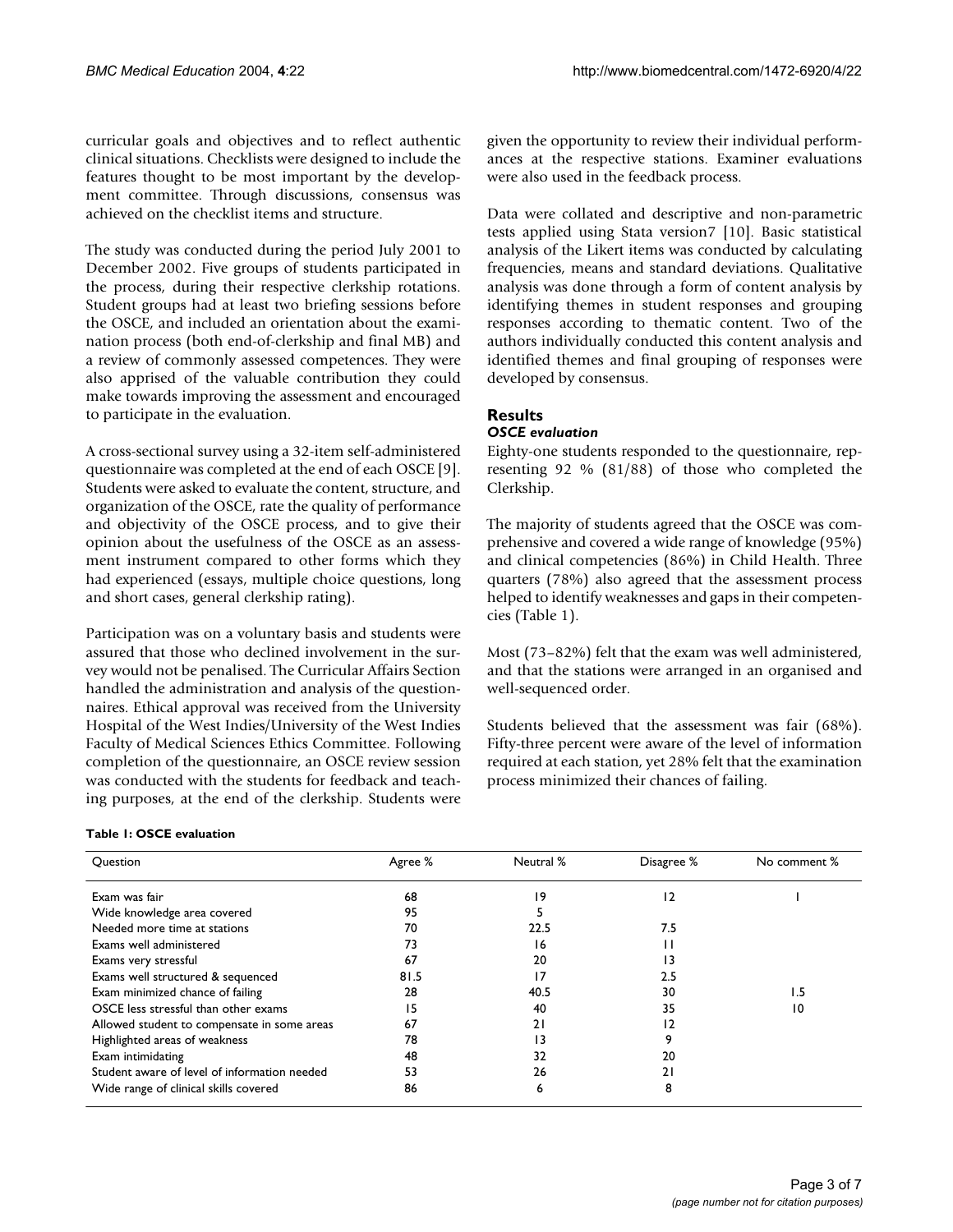| <b>Ouestion</b>                                    | Not at all % | Neutral % | To great extent % |
|----------------------------------------------------|--------------|-----------|-------------------|
| Fully aware of nature of exam                      |              |           | 87                |
| Tasks reflected those taught                       |              | 23        | 73                |
| Time at each station was adequate                  | 44           | 35        | 21                |
| Setting and context at each station felt authentic | 18           | 24        | 58                |
| Instructions were clear and unambiguous            | 15           | 27        | 58                |
| Tasks asked to perform were fair                   |              | 27        | 70                |
| Sequence of stations logical and appropriate       | 13           | 30        | 57                |
| Exam provided opportunities to learn               |              | 21        | 69                |

#### <span id="page-3-0"></span>**Table 2: Quality of performance testing**

Students found the OSCE to be intimidating (48%) and more stressful (35%) than other assessment formats to which they were previously exposed. And most (70%) felt that they needed more time to complete the stations.

#### *Performance testing*

The majority of students felt they were well oriented about the exam and that the required tasks were consistent with the actual curriculum that they were taught. They also felt that the process was fair but were not as satisfied with the time allocation for each station (Table [2\)](#page-3-0).

Most saw the OSCE as a useful learning experience and that the content reflected real life situations in Child Health. More than half of the students were satisfied with the conduct, organisation and administration of the OSCE.

#### *Perception of validity and reliability*

Although half of the students believed that the scores were standardised, they were unsure whether their scores were an actual reflection of their paediatric clinical skills (Table [3\)](#page-3-1). Student responses to the question about bias due to gender, personality or ethnicity, were not interpretable.

#### *Comparing assessment formats*

Students were asked to rate the following assessment instruments to which they had been exposed (multiple

#### <span id="page-3-1"></span>**Table 3: Student perception of validity and reliability**

choice questions, essays / short answer questions, general clerkship ratings, OSCE). A likert scale was used to assess each according to the evaluative labels (Table [4\)](#page-4-0).

Thirty-two percent of students felt that the clerkship rating was the easiest, while 48% rated MCQ as a more difficult form of assessment. The OSCE was overwhelmingly considered the fairest assessment format (80%), and essays (68%) to a lesser extent. OSCE (60%) and clerkship ratings (62%) were considered the most useful learning experiences. Compared to the other assessment formats, 52% considered that the OSCE should be used most in the clinical years.

#### *Qualitative data*

Students were asked follow-up questions related to positive and negative aspects of the OSCE and suggestions for improvement. The open-ended responses were grouped by thematic content.

Among the positive attributes of the OSCE, students reaffirmed that the assessment was comprehensive (44 comments) and that it was an objective and fair process (43 comments). Some indicated that the opportunity for feedback helped to motivate them and drive the learning process (21 comments).

| Question                                                                             | Not at all % | Neutral % | To great extent % |
|--------------------------------------------------------------------------------------|--------------|-----------|-------------------|
| OSCE exam scores provide true measure of<br>essential clinical skills in paediatrics | 14           | 43        | 43                |
| OSCE scores are standardized                                                         | 8            | 37        | 55                |
| OSCE practical and useful experience                                                 |              | 23        | 73                |
| Personality, ethnicity and gender will not affect<br>OSCE scores                     | 18           | ۱9        | 63                |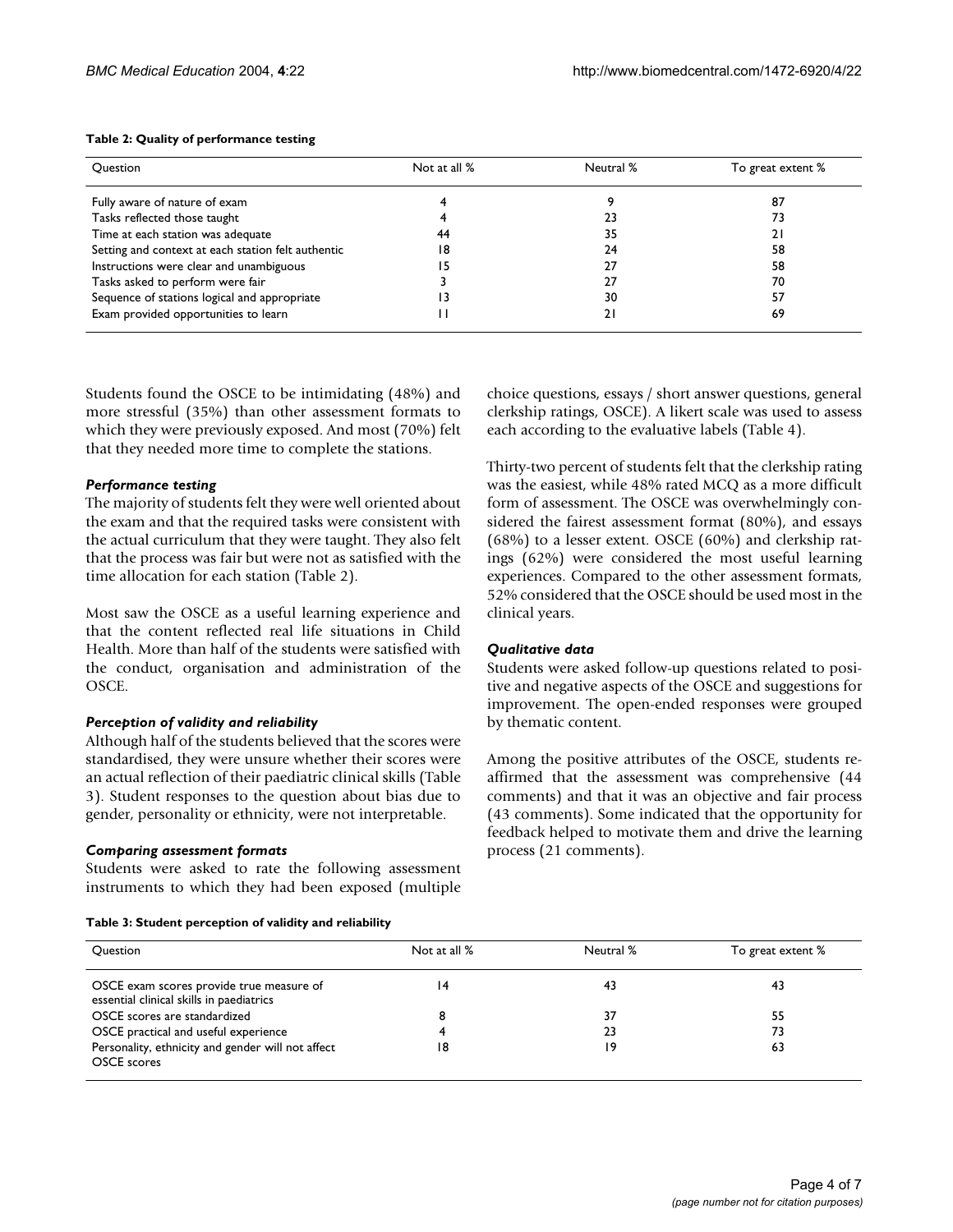| Question:                                  | Difficult %                                                                                      | Undecided % | Easy %           |
|--------------------------------------------|--------------------------------------------------------------------------------------------------|-------------|------------------|
| Which of the following formats is easiest? |                                                                                                  |             |                  |
| <b>MCO</b>                                 | 48                                                                                               | 26          | 26               |
| Essay/SAQ                                  | 38                                                                                               | 44          | 8                |
| <b>OSCE</b>                                | 43                                                                                               | 45          | 12               |
| Clerkship ratings                          | 21                                                                                               | 47          | 32               |
| Question:                                  | Unfair %                                                                                         | Undecided % | Fair %           |
| Which of the following formats is fairest? |                                                                                                  |             |                  |
| <b>MCQ</b>                                 | 29                                                                                               | 28          | 43               |
| Essay/SAQ                                  | 7                                                                                                | 25          | 68               |
| <b>OSCE</b>                                | 4                                                                                                | 16          | 80               |
| Clerkship ratings                          | 16                                                                                               | 26          | 58               |
| Question:                                  | Learn very little %                                                                              | Undecided % | Learn a lot %    |
|                                            | From which of the following formats do you learn most?                                           |             |                  |
| <b>MCQ</b>                                 | 28                                                                                               | 37          | 35               |
| Essay/SAQ                                  | 12                                                                                               | 37          | 51               |
| <b>OSCE</b>                                | 15                                                                                               | 25          | 60               |
| Clerkship ratings                          | 20                                                                                               | 8           | 62               |
| Question:                                  | Used much less %                                                                                 | Undecided % | Used much more % |
|                                            | Which of the following formats should be used more often in the clinical years of the programme? |             |                  |
| <b>MCQ</b>                                 | 31                                                                                               | 59          | $\overline{10}$  |
| Essay/SAQ                                  | 9                                                                                                | 52          | 39               |
| <b>OSCE</b>                                | 5                                                                                                | 43          | 52               |
| Clerkship ratings                          | 12                                                                                               | 56          | 32               |

#### <span id="page-4-0"></span>**Table 4: Student rating of assessment formats**

MCQ – multiple choice question; SAQ – short answer question; OSCE -objective structured clinical examination

Students felt that the time allocated to perform expected tasks was insufficient (36 comments), and that the procedure was stressful (18 comments) and tiring (13 comments). Technical problems (28 comments) included unclear instructions, inadequate time provision and instructions between stations and detention of some candidates at stations by examiners.

Suggestions for improvement included increasing the duration of stations (29 comments), ensuring clear instructions (8 comments) and having more realistic expectations of students for the expected tasks. A few students wished to have more training with the OSCE and suggested that the examination should be videotaped to increase objectivity and permit review.

### **Discussion**

Students overwhelmingly perceived that the OSCE in Child Health had good construct validity. This was demonstrated by the favourable responses concerning transparency and fairness of the examination process, and the authenticity of the required tasks per station. Excellent levels of acceptance of the OSCE by students have been previously described in the literature [11-14]. They however expressed concerns and uncertainty about whether the process would minimize their chances of failing or that the results were a true reflection of their clinical skills. This was understandable, since it was their first encounter with this type of assessment.

Several felt that the examination was stressful and intimidating, yet paradoxically some students perceived it as an enjoyable, practical experience. Studies surveying student attitudes during the OSCE have documented that the OSCE can be a strong anxiety-producing experience, and that the level of anxiety changes little as students progress through the examination [15].

It is well recognised that assessment is a catalyst for both curriculum change and student learning. The students recognised the value of the instrument for formative evaluation. In addition, as many medical schools have adopted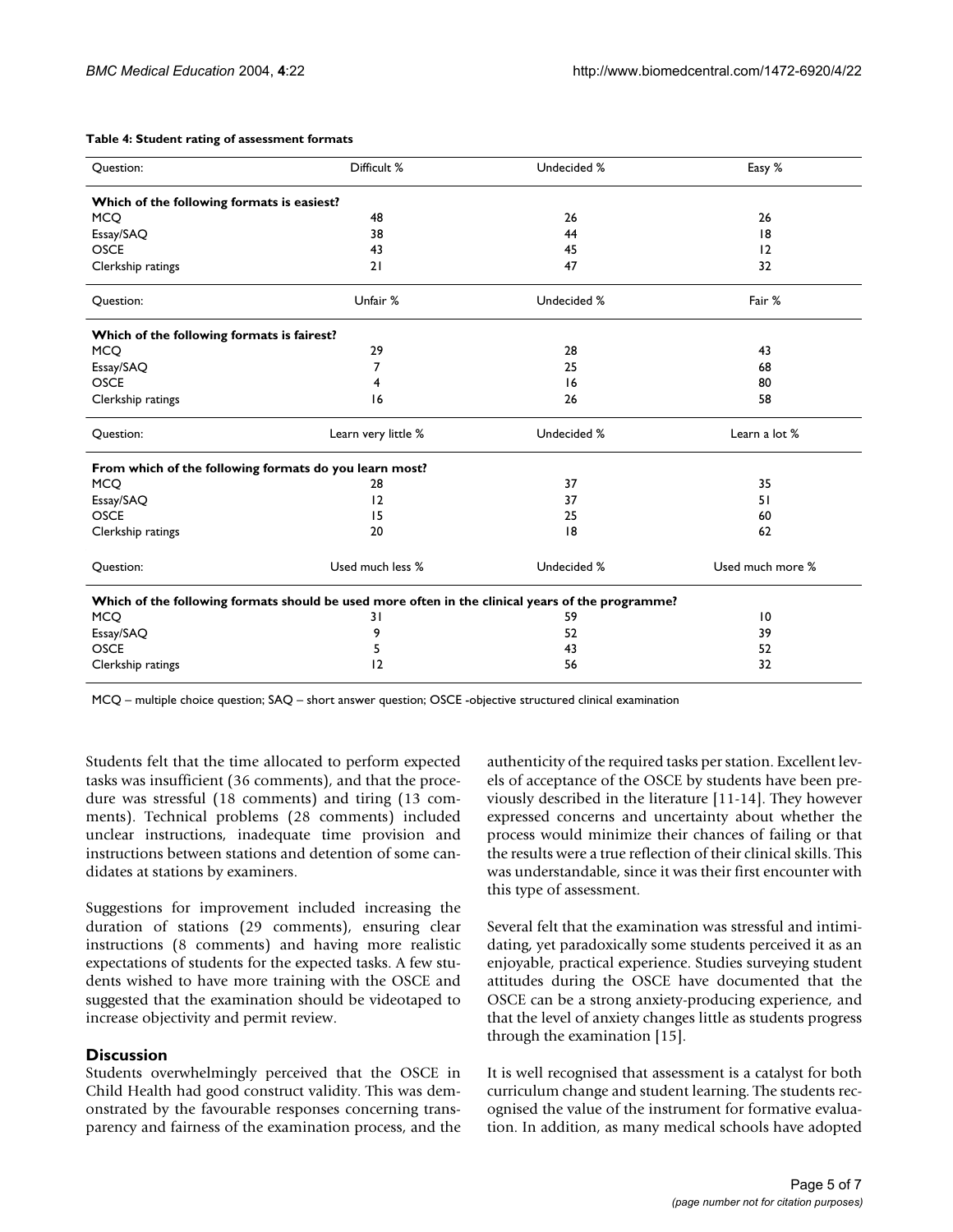a student-centred approach to medical education, greater student participation in quality assurance exercises must be encouraged. Students perceived the OSCE to be fairer than any other assessment format to which they were exposed. The findings were somewhat similar to the views of students at Newcastle medical school [16]. Although student views on fairness may not be consistent with published literature, the impact and influence on acceptability of the instrument should be noted.

They offered constructive criticism of the structure and organisation of the process. At some stations they felt that the instructions were ambiguous and that the time allocation was inadequate for the expected tasks. The feedback was invaluable and facilitated a critical review and modification of the station content and conduct of the examination over time. Faculty perceived that the concerns about time allocation per station and the degree of stress expressed by the students were due to inadequate preparation for the examination, particularly in competences not previously assessed in the 'traditional' examination.

The high student response rate has helped to ensure that the findings presented are a valid representation of student opinion. Students have traditionally viewed the endof-clerkship assessment as a 'high-stake' examination and also perceive it as predictive of their performance at their final MB examination. Student perception of the OSCE however, may have been influenced by anxiety and lack of confidence associated with a new assessment. The responses may also have been affected by the timing of the inquiry (immediately after the examination); hence student stress and fatigue should be taken into consideration. Whereas the high response rate ensured that the views were reasonable representative of the students, differences in assessors could have influenced the interpretation of the results of open-ended responses.

Implementing the OSCE in Child Health at the University of the West Indies, Jamaica has been challenging, however student participation in the evaluation and their overall acceptance of the instrument have been encouraging. Feedback from students and faculty has been useful in effecting improvements to the process and greater emphasis has been placed on the teaching and evaluation of history taking, communication and technical competencies. It is also sending a clear message to students that the achievement of overall competence is imperative to clinical practice in the current environment. Ultimately, these provide the loop necessary to drive the continuum of curriculum development. This has been timely considering that the Faculty of Medical Sciences, Jamaica is undergoing significant reform [17]. Further developments involving psychometric evaluation will strengthen the process.

#### **Conclusions**

In summary, the findings highlight the need for student participation in the development of new assessment tools in medical curricula. Student acceptance will be more favourable for assessment formats that they perceive to be transparent, authentic and valid. 'Traditional' medical curricula must be responsive to global paradigm shifts in undergraduate medical education.

#### **Competing interests**

The authors declare that they have no competing interests.

#### **Authors' contributions**

RP conceptualised the study; developed the proposal, coordinated the conduct of the project, completed initial data entry and analysis, and wrote the report. AW participated in the design of the study, coordinated the conduct of the project, performed the statistical analysis, and assisted in writing the report. MB was the main organizer of the clerkship OSCE, and assisted in editing the final report. MBr and CC participated in overall supervision of project and revision of report. All authors read and approved the final manuscript.

#### **Acknowledgements**

We wish to thank Dr. Jerome De Lisle of the Centre for Medical Science Education (CMSE), EWMSC, Trinidad, for professional advice and permission to use the questionnaire in this study. We also express our gratitude to the participating students and lecturers in Child Health who contributed to the implementation of the OSCE in the department.

#### **References**

- 1. Harden RM: **How to assess clinical competence an overview.** *Med Teach* 1979, **1:**289-296.
- 2. Fowell SL, Bligh JG: **[Recent developments in assessing medical](http://www.ncbi.nlm.nih.gov/entrez/query.fcgi?cmd=Retrieve&db=PubMed&dopt=Abstract&list_uids=9538481) [students.](http://www.ncbi.nlm.nih.gov/entrez/query.fcgi?cmd=Retrieve&db=PubMed&dopt=Abstract&list_uids=9538481)** *Postgrad Med J* 1998, **74:**18-24.
- 3. Harden RM: **[What is an OSCE?](http://www.ncbi.nlm.nih.gov/entrez/query.fcgi?cmd=Retrieve&db=PubMed&dopt=Abstract&list_uids=3221760)** *Med Teach* 1988, **10:**19-22.
- 4. Harden RM, Stevenson M, Downie WW, Wilson GM: **[Assessment](http://www.ncbi.nlm.nih.gov/entrez/query.fcgi?cmd=Retrieve&db=PubMed&dopt=Abstract&list_uids=1115966)** clinical competence using **[examination.](http://www.ncbi.nlm.nih.gov/entrez/query.fcgi?cmd=Retrieve&db=PubMed&dopt=Abstract&list_uids=1115966)** *Br Med J* 1975, **1:**447-451.
- 5. Waterson T, Cater JI, Mitchell RG: **[An objective undergraduate](http://www.ncbi.nlm.nih.gov/entrez/query.fcgi?cmd=Retrieve&db=PubMed&dopt=Abstract&list_uids=7458391) [clinical examination in child health.](http://www.ncbi.nlm.nih.gov/entrez/query.fcgi?cmd=Retrieve&db=PubMed&dopt=Abstract&list_uids=7458391)** *Arch Dis Child* 1980, **55:**917-922.
- 6. Carraccio C, Englander R: **[The objective structured clinical](http://www.ncbi.nlm.nih.gov/entrez/query.fcgi?cmd=Retrieve&db=PubMed&dopt=Abstract&list_uids=10891028) [examination, a step in the direction of competency-based](http://www.ncbi.nlm.nih.gov/entrez/query.fcgi?cmd=Retrieve&db=PubMed&dopt=Abstract&list_uids=10891028) [evaluation.](http://www.ncbi.nlm.nih.gov/entrez/query.fcgi?cmd=Retrieve&db=PubMed&dopt=Abstract&list_uids=10891028)** *Arch Pediatr Adolesc Med* 2000, **154:**736-741.
- 7. Harden RM, Caincross RG: **The assessment of practical skills: the Objective Structured Practical Examination (OSPE).** *Stud High Educ* 1980, **5:**187-196.
- 8. Sherlock P, Nettleford R: *The University of the West Indies: a Caribbean response to the challenge of change* Hong Kong: Macmillan Caribbean; 1990.
- 9. De Lisle J: *2001 Phase 2, OSCE student evaluation form* Mount Hope, Trinidad The Centre for Medical Science Education, Faculty of Medical Sciences; 2001.
- 10. StataCorp: *Stata Statistical Software: Release 7.0* College Station, TX: StataCorp LP; 2001.
- 11. Newble DI: **[Eight years experience with a structured clinical](http://www.ncbi.nlm.nih.gov/entrez/query.fcgi?cmd=Retrieve&db=PubMed&dopt=Abstract&list_uids=3405114) [examination.](http://www.ncbi.nlm.nih.gov/entrez/query.fcgi?cmd=Retrieve&db=PubMed&dopt=Abstract&list_uids=3405114)** *Med Educ* 1988, **22:**200-204.
- 12. Duerson MC, Romrell LJ, Stevens CB: **[Impacting faculty teaching](http://www.ncbi.nlm.nih.gov/entrez/query.fcgi?cmd=Retrieve&db=PubMed&dopt=Abstract&list_uids=11273366) [and student performance: nine years' experience with the](http://www.ncbi.nlm.nih.gov/entrez/query.fcgi?cmd=Retrieve&db=PubMed&dopt=Abstract&list_uids=11273366) [objective structured clinical examination.](http://www.ncbi.nlm.nih.gov/entrez/query.fcgi?cmd=Retrieve&db=PubMed&dopt=Abstract&list_uids=11273366)** *Teach Learn Med* 2000, **12:**176-182.